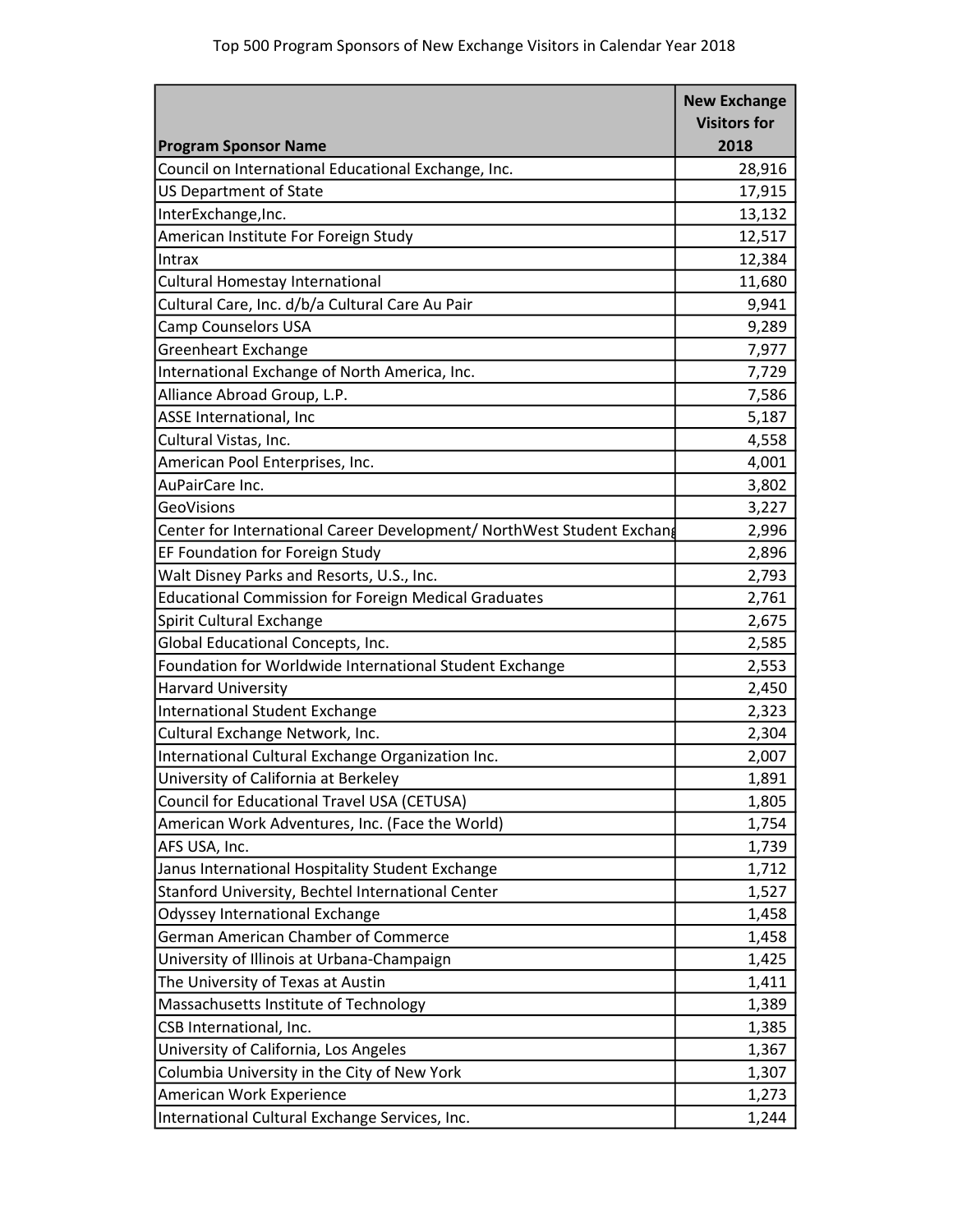|                                                          | <b>New Exchange</b><br><b>Visitors for</b> |
|----------------------------------------------------------|--------------------------------------------|
| <b>Program Sponsor Name</b>                              | 2018                                       |
| French-American Chamber of Commerce in the United States | 1,209                                      |
| <b>Yale University</b>                                   | 1,189                                      |
| <b>Communicating For Agriculture</b>                     | 1,120                                      |
| University of Florida                                    | 1,118                                      |
| The Ohio State University                                | 1,094                                      |
| University of California, San Diego                      | 1,084                                      |
| <b>Purdue University</b>                                 | 1,076                                      |
| University of Michigan                                   | 1,061                                      |
| <b>JCC Association</b>                                   | 1,049                                      |
| World Wide Cultural Exchange, Inc.                       | 1,042                                      |
| Massachusetts General Hospital                           | 1,022                                      |
| Youth For Understanding USA, Inc.                        | 887                                        |
| University of Washington                                 | 870                                        |
| University of Wisconsin-Madison                          | 856                                        |
| University of California, Davis                          | 856                                        |
| Duke University, Medical Center, and Health System       | 851                                        |
| The United States Agency for International Development   | 846                                        |
| <b>New York University</b>                               | 841                                        |
| Institute Of International Education                     | 831                                        |
| United Studies, Inc.                                     | 819                                        |
| <b>Educational Resource Development Trust</b>            | 817                                        |
| Johns Hopkins University                                 | 809                                        |
| American Camp And Work Experience                        | 794                                        |
| University of Southern California                        | 777                                        |
| Open World Leadership Center                             | 773                                        |
| University of Pittsburgh                                 | 756                                        |
| Georgia Institute of Technology                          | 746                                        |
| University of Pennsylvania                               | 736                                        |
| International Student Exchange Programs                  | 729                                        |
| Texas A&M University                                     | 724                                        |
| University of California, Santa Barbara                  | 686                                        |
| International Educational Exchange, Inc.                 | 680                                        |
| UNIVERSITY OF CALIFORNIA, IRVINE                         | 678                                        |
| University of Minnesota                                  | 678                                        |
| <b>AYUSA International</b>                               | 676                                        |
| Northwestern University                                  | 671                                        |
| Pan Atlantic Consultants, Inc.                           | 663                                        |
| American Hospitality Academy                             | 657                                        |
| Arizona State University                                 | 632                                        |
| Michigan State University                                | 629                                        |
| <b>Cornell University</b>                                | 620                                        |
| <b>AIESEC United States</b>                              | 616                                        |
| San Diego State University                               | 607                                        |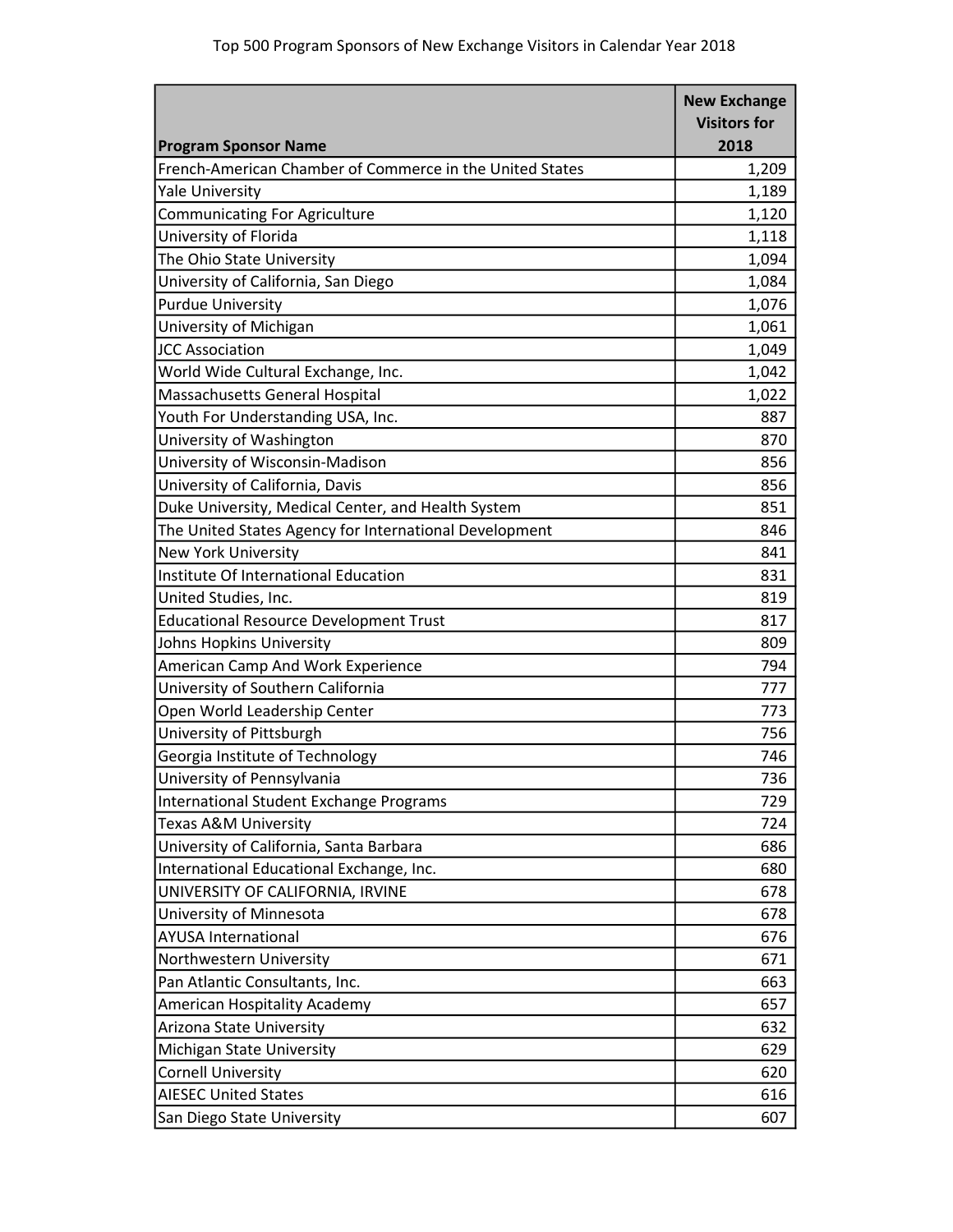|                                                       | <b>New Exchange</b> |
|-------------------------------------------------------|---------------------|
|                                                       | <b>Visitors for</b> |
| <b>Program Sponsor Name</b>                           | 2018                |
| University of Maryland at College Park                | 603                 |
| US Department of Agriculture, FAS/OCBD/TSED           | 591                 |
| Life Adventures                                       | 589                 |
| University of Chicago                                 | 588                 |
| American Immigration Council, Inc.                    | 572                 |
| The Pennsylvania State University                     | 569                 |
| Program of Academic Exchange, P.A.X.                  | 560                 |
| <b>Boston University</b>                              | 550                 |
| <b>Microsoft Corporation</b>                          | 529                 |
| Carnegie Mellon University                            | 511                 |
| National Institutes of Health, Dept. HHS              | 509                 |
| The University of Oklahoma                            | 507                 |
| Indiana University                                    | 504                 |
| <b>NC State University</b>                            | 498                 |
| A Cultural Exchange Service, Inc.                     | 493                 |
| Mayo Clinic                                           | 479                 |
| Amity Institute                                       | 472                 |
| The University of North Carolina at Chapel Hill       | 465                 |
| Northern Arizona University                           | 461                 |
| University of California, Riverside                   | 460                 |
| University of California, San Francisco               | 458                 |
| University of Missouri-Columbia                       | 455                 |
| Washington University in St. Louis                    | 446                 |
| American Exchange Organization, Inc.                  | 437                 |
| Educational Partners International, LLC               | 420                 |
| American Cultural Exchange, LLC, dba goAuPair         | 419                 |
| Northeastern University                               | 415                 |
| University of Arizona                                 | 410                 |
| University of Virginia                                | 406                 |
| University of Utah                                    | 405                 |
| <b>Rutgers University</b>                             | 404                 |
| University of Hawaii                                  | 399                 |
| San Francisco State University                        | 399                 |
| The University of Georgia                             | 396                 |
| <b>Aspect Foundation</b>                              | 391                 |
| iE-International Experience, A Non-Profit Corporation | 388                 |
| <b>Brown University</b>                               | 386                 |
| University Of Central Florida                         | 384                 |
| University of Colorado - Boulder                      | 381                 |
| STS Foundation, A Not-For-Profit Corporation          | 381                 |
| Council for Global Immigration                        | 369                 |
| Iowa State University of Science and Technology       | 363                 |
| The George Washington University                      | 361                 |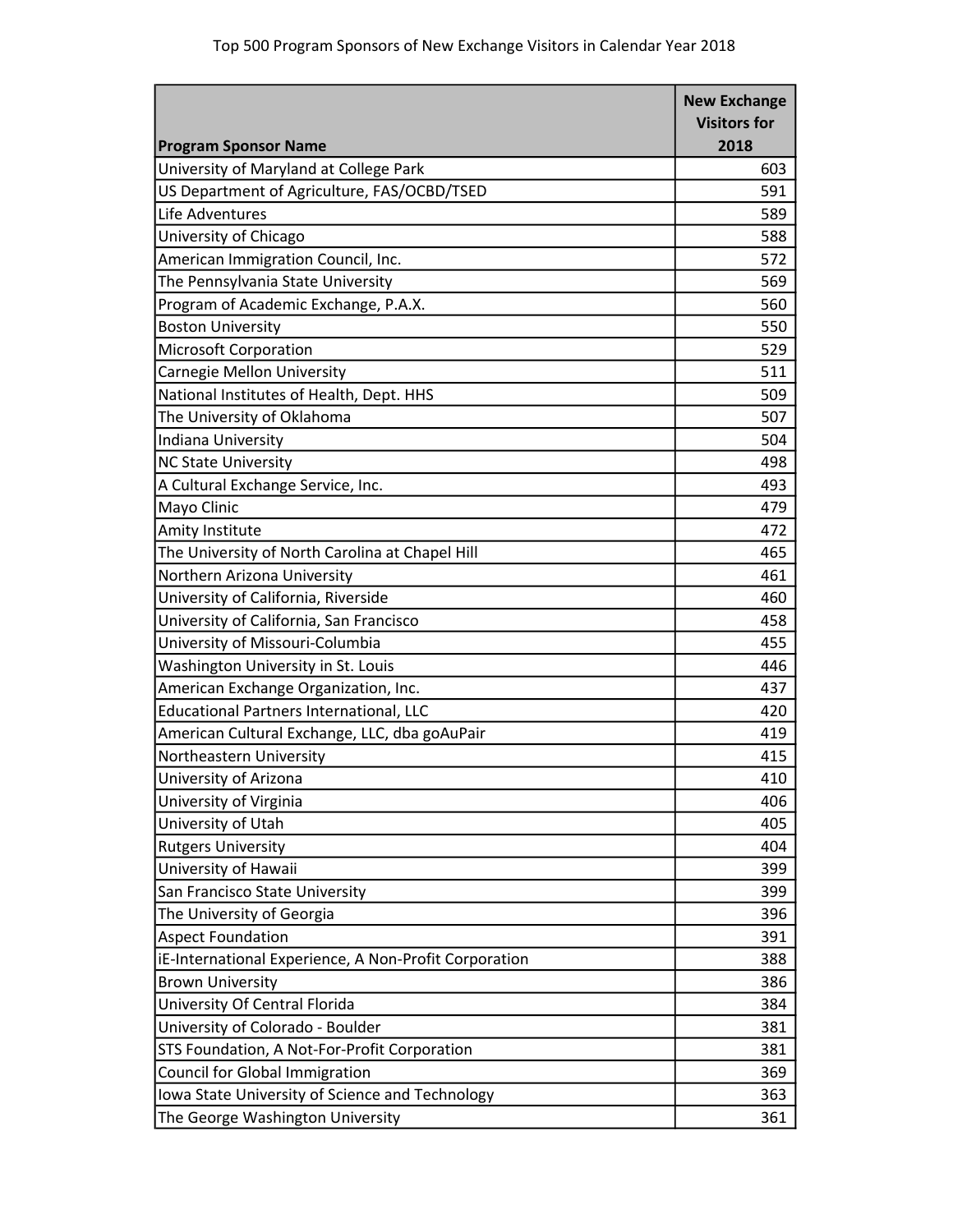|                                                     | <b>New Exchange</b> |
|-----------------------------------------------------|---------------------|
|                                                     | <b>Visitors for</b> |
| <b>Program Sponsor Name</b>                         | 2018                |
| University of Cincinnati                            | 360                 |
| <b>Emory University</b>                             | 358                 |
| University of New Mexico                            | 356                 |
| Virginia Polytechnic Institute and State University | 355                 |
| Lawrence Berkeley National Laboratory               | 355                 |
| William Marsh Rice University                       | 353                 |
| HTP J-1 Visa Programs, Inc.                         | 342                 |
| Brigham Young University-Hawaii                     | 342                 |
| California State University, Monterey Bay           | 341                 |
| CampGroup, LLC                                      | 341                 |
| <b>George Mason University</b>                      | 336                 |
| Nacel Open Door                                     | 333                 |
| Education Travel & Culture, Inc.                    | 330                 |
| <b>PACE UNIVERSITY</b>                              | 329                 |
| <b>Princeton University</b>                         | 328                 |
| <b>Berkeley College</b>                             | 325                 |
| Irish International Immigrant Center, Inc.          | 324                 |
| University of Massachusetts Amherst                 | 322                 |
| Florida State University                            | 322                 |
| Baruch College / CUNY                               | 321                 |
| State University of New York at Buffalo             | 313                 |
| Center for International Education, Inc.            | 313                 |
| California State University Long Beach              | 310                 |
| University of Massachusetts Boston                  | 308                 |
| UNION FOR REFORM JUDAISM, YOUTH DIVISION            | 308                 |
| US Forest Service International Programs            | 307                 |
| Au Pair International, Inc.                         | 307                 |
| <b>American University</b>                          | 302                 |
| Oregon State University                             | 301                 |
| University of Oregon                                | 292                 |
| GreatAuPair, LLC                                    | 292                 |
| University of Kentucky                              | 291                 |
| <b>Troy University</b>                              | 290                 |
| University of Delaware                              | 289                 |
| University of Connecticut                           | 285                 |
| University of Kansas                                | 283                 |
| Dynamic Global Exchange, Inc.                       | 281                 |
| Ireland Institute of Pittsburgh                     | 276                 |
| University of Miami                                 | 275                 |
| The University of Tennessee                         | 270                 |
| The Washington Center                               | 268                 |
| Adelphi University                                  | 268                 |
| The University of Texas at Dallas                   | 266                 |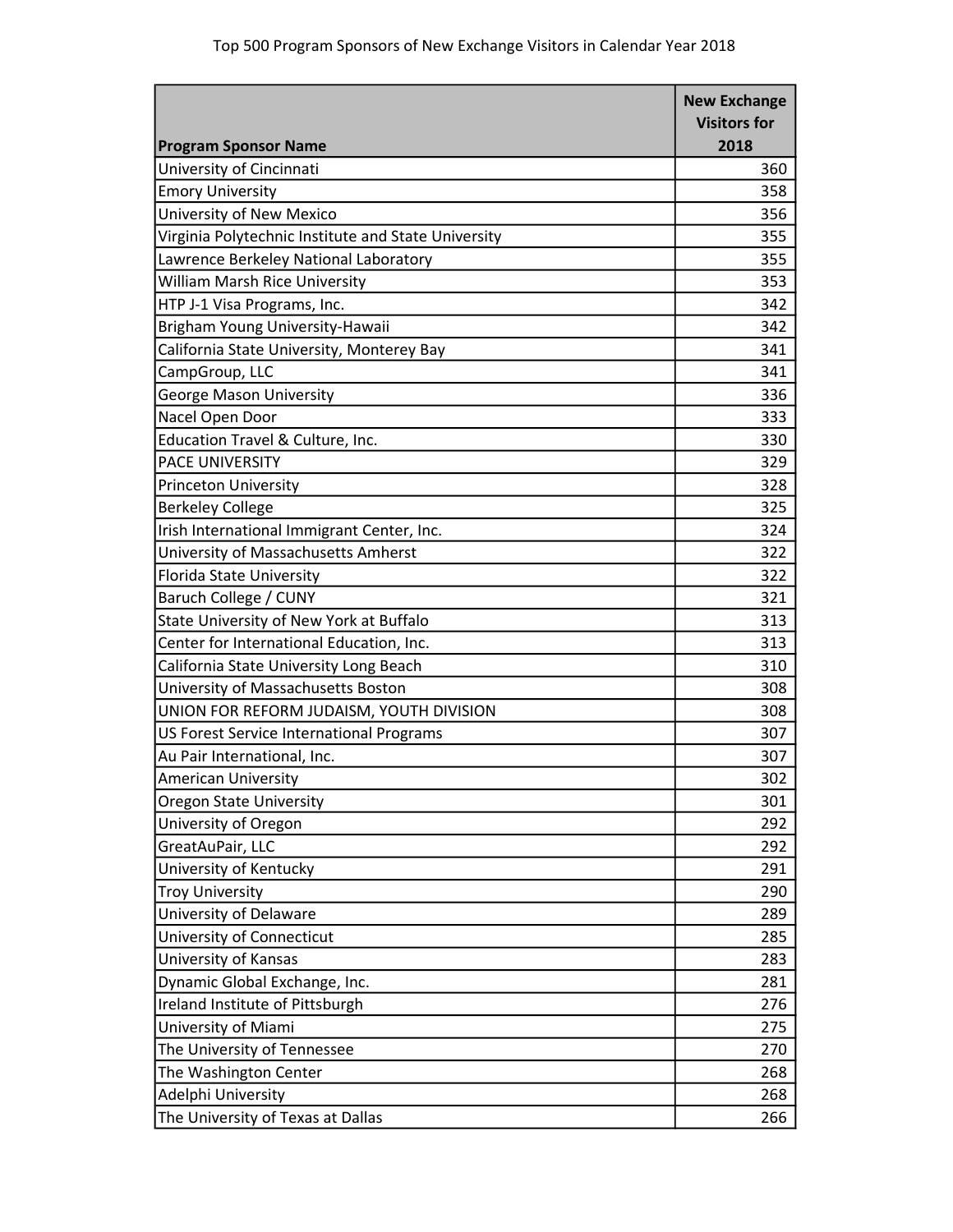|                                                              | <b>New Exchange</b> |
|--------------------------------------------------------------|---------------------|
|                                                              | <b>Visitors for</b> |
| <b>Program Sponsor Name</b>                                  | 2018                |
| German American Chamber of Commerce California, Inc.         | 264                 |
| National Ramah Commission, Inc.                              | 258                 |
| Georgetown University                                        | 257                 |
| Kansas State University                                      | 257                 |
| <b>Tulane University</b>                                     | 255                 |
| State University of New York at Stony Brook                  | 255                 |
| HTP J-1 Visa Programs, Inc                                   | 255                 |
| F.L.A.G., Inc.                                               | 255                 |
| Worldwide Farmers Exchange                                   | 254                 |
| Oklahoma State University                                    | 252                 |
| University of Iowa                                           | 251                 |
| The Jewish Agency - American Section, Inc.                   | 247                 |
| University of Illinois at Chicago                            | 243                 |
| University of Houston                                        | 242                 |
| Global Career Exchange, Inc.                                 | 241                 |
| <b>Signature Services Corporation</b>                        | 240                 |
| Cordell Hull Foundation for International Education          | 240                 |
| The University of Texas M.D. Anderson Cancer Center          | 237                 |
| Forte International, Inc.(Forte International Exchange Assn. | 236                 |
| A.P.EX. American Professional Exchange                       | 235                 |
| Ernst & Young LLP                                            | 235                 |
| <b>Ohio University</b>                                       | 234                 |
| Icahn School of Medicine at Mount Sinai                      | 233                 |
| <b>West Virginia University</b>                              | 232                 |
| Council of International Programs USA                        | 231                 |
| Wessex, Inc.                                                 | 228                 |
| ICCE, Inc.                                                   | 227                 |
| University of South Florida                                  | 226                 |
| University of California, Santa Cruz                         | 226                 |
| Georgia State University                                     | 223                 |
| J-1 Visa Exchanges, Inc.                                     | 221                 |
| <b>UNC Charlotte</b>                                         | 215                 |
| University of Notre Dame du Lac                              | 214                 |
| Middlebury College                                           | 213                 |
| <b>Drexel University</b>                                     | 213                 |
| <b>Montclair State University</b>                            | 212                 |
| University of Nebraska-Lincoln                               | 208                 |
| Colorado State University                                    | 207                 |
| Pan Atlantic Foundation                                      | 205                 |
| University at Albany, State University of New York           | 204                 |
| University of San Diego                                      | 203                 |
| <b>Auburn University</b>                                     | 198                 |
| <b>Wayne State University</b>                                | 196                 |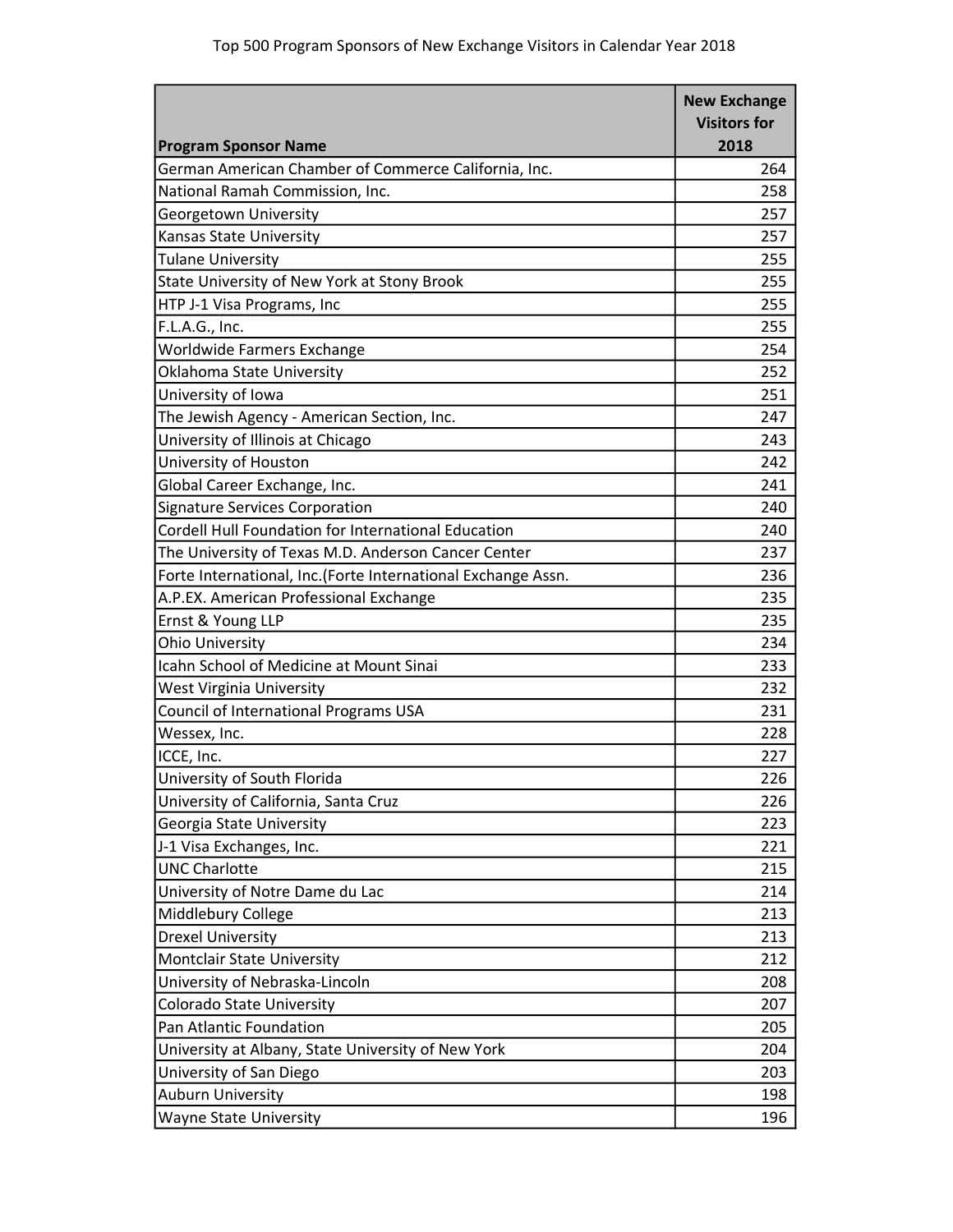|                                                        | <b>New Exchange</b> |
|--------------------------------------------------------|---------------------|
|                                                        | <b>Visitors for</b> |
| <b>Program Sponsor Name</b>                            | 2018                |
| Indiana University-Purdue University Indianapolis      | 196                 |
| South Central Rotary Youth Exchange, Inc               | 195                 |
| University of Texas Southwestern Medical Center        | 193                 |
| <b>Texas Tech University</b>                           | 193                 |
| INTERNATIONAL CENTER FOR LANGUAGE STUDIES, INC. (ICLS) | 192                 |
| University of Louisville                               | 190                 |
| Central Michigan University                            | 190                 |
| California Institute of Technology                     | 190                 |
| University of North Carolina at Wilmington             | 188                 |
| The University of Mississippi                          | 187                 |
| Smithsonian Institution                                | 186                 |
| <b>Washington State University</b>                     | 185                 |
| General Electric International, Inc.                   | 180                 |
| University of Arkansas                                 | 174                 |
| Louisiana State University System                      | 174                 |
| <b>Clemson University</b>                              | 172                 |
| University of North Texas                              | 171                 |
| College of William and Mary                            | 169                 |
| Central States Rotary Youth Exchange Program, Inc.     | 169                 |
| Illinois Institute of Technology                       | 168                 |
| Florida International University                       | 167                 |
| MAST International--University of Minnesota            | 166                 |
| New York University Medical Center                     | 165                 |
| The University of South Carolina                       | 164                 |
| BELGIAN AMERICAN CHAMBER OF COMMERCE                   | 164                 |
| Expert Group International Inc., dba Expert AuPair     | 161                 |
| University of Alabama at Birmingham                    | 160                 |
| <b>Bard College</b>                                    | 159                 |
| GAP Activities Project, INC. dba Mountbatten Program   | 157                 |
| University of Wisconsin-Milwaukee                      | 154                 |
| University of Nevada Las Vegas                         | 153                 |
| International Teacher Exchange Services, LLC.          | 153                 |
| Case Western Reserve University                        | 153                 |
| California State University Fullerton                  | 152                 |
| <b>Bentley University</b>                              | 152                 |
| University of Colorado Denver                          | 151                 |
| University of Rhode Island                             | 151                 |
| Missouri State University                              | 151                 |
| British American Business Inc. of New York and London  | 151                 |
| Kent State University                                  | 149                 |
| NW Services, Inc.                                      | 148                 |
| CULTURAL ACADEMIC STUDENT EXCHANGE, INC.               | 147                 |
| Children's Hospital Corporation                        | 146                 |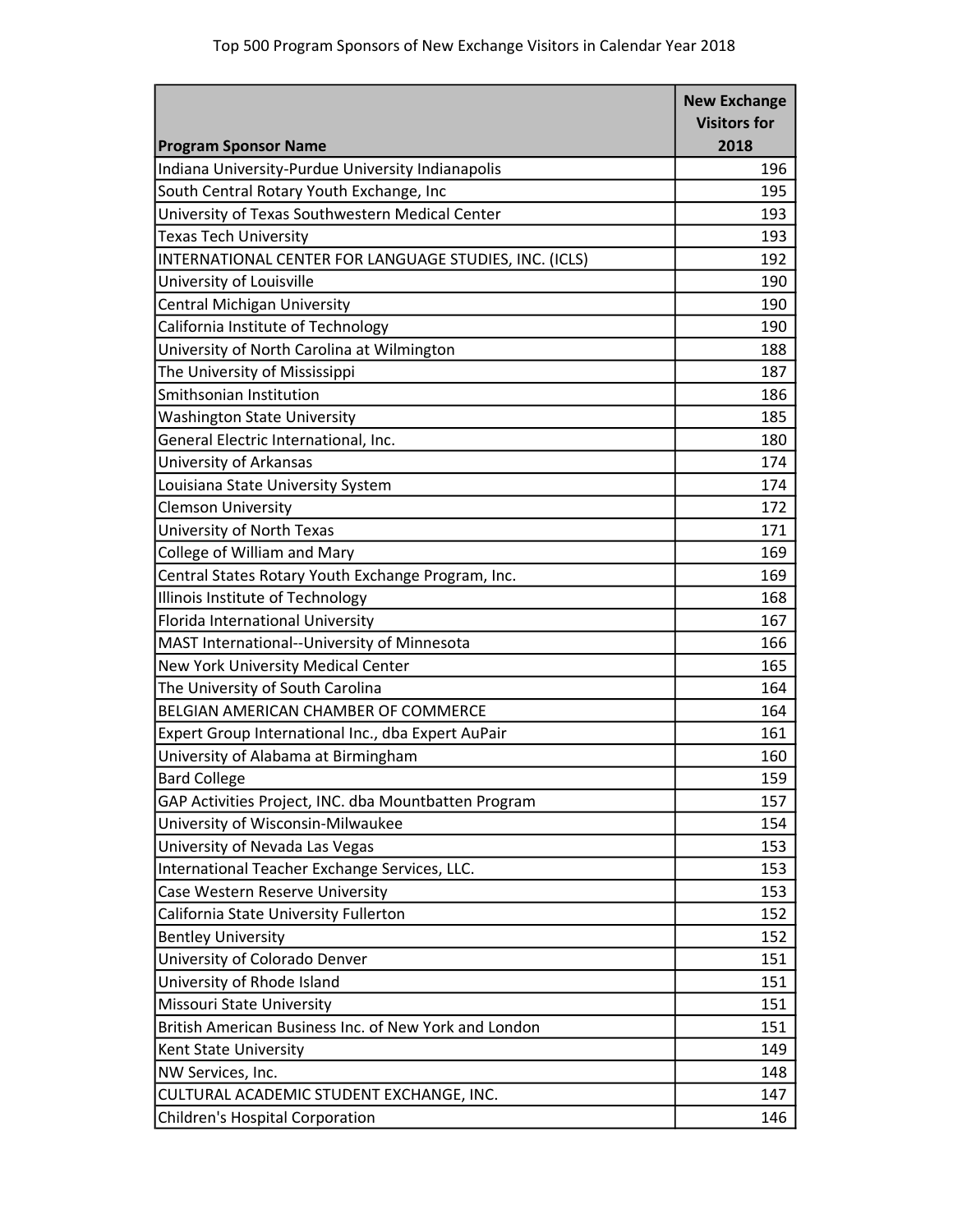|                                                           | <b>New Exchange</b> |
|-----------------------------------------------------------|---------------------|
|                                                           | <b>Visitors for</b> |
| <b>Program Sponsor Name</b>                               | 2018                |
| Eastern States Student Exchange Program, Inc.             | 144                 |
| <b>World Zionist Organization</b>                         | 143                 |
| <b>Portland State University</b>                          | 143                 |
| Virginia Commonwealth University                          | 141                 |
| The University of North Carolina at Greensboro            | 139                 |
| UNIVERSITY OF MARYLAND BALTIMORE                          | 139                 |
| Sloan-Kettering Institute for Cancer Research             | 139                 |
| <b>International Arts and Artists</b>                     | 139                 |
| <b>Education Service Center Region 13</b>                 | 139                 |
| National Outdoor Leadership School                        | 138                 |
| San Jose State University                                 | 138                 |
| Concordia Language Villages                               | 138                 |
| University of Nevada, Reno                                | 137                 |
| University of Nebraska Medical Center                     | 137                 |
| CALIFORNIA STATE UNIVERSITY, LOS ANGELES                  | 137                 |
| Dartmouth College                                         | 135                 |
| STUDENT AMERICAN INTERNATIONAL                            | 134                 |
| UChicago Argonne, LLC                                     | 132                 |
| Dana-Farber Cancer Institute                              | 132                 |
| University of North Florida                               | 131                 |
| The Vanderbilt University                                 | 131                 |
| The New School                                            | 130                 |
| Saint Louis University                                    | 129                 |
| <b>Syracuse University</b>                                | 129                 |
| <b>Baylor College of Medicine</b>                         | 128                 |
| University of Missouri-Rolla                              | 127                 |
| The Scripps Research Institute                            | 127                 |
| The University of Texas at San Antonio                    | 126                 |
| Tufts University, International Center                    | 125                 |
| Weill Medical College of Cornell University               | 123                 |
| <b>Utah State University</b>                              | 123                 |
| The University of Texas Health Science Center at Houston  | 122                 |
| <b>Colorado School of Mines</b>                           | 122                 |
| The University of Texas at Arlington                      | 121                 |
| Middlebury Institute of International Studies at Monterey | 121                 |
| The Spain-US Chamber of Commerce                          | 120                 |
| The University of Vermont and State Agricultural College  | 119                 |
| <b>Experience International</b>                           | 118                 |
| The University of Alabama                                 | 117                 |
| State University of New York at Binghamton                | 117                 |
| <b>Texas International Education Consortium</b>           | 117                 |
| MAST International - University of Minnesota              | 117                 |
| US DOC, National Institute of Standards and Technology    | 116                 |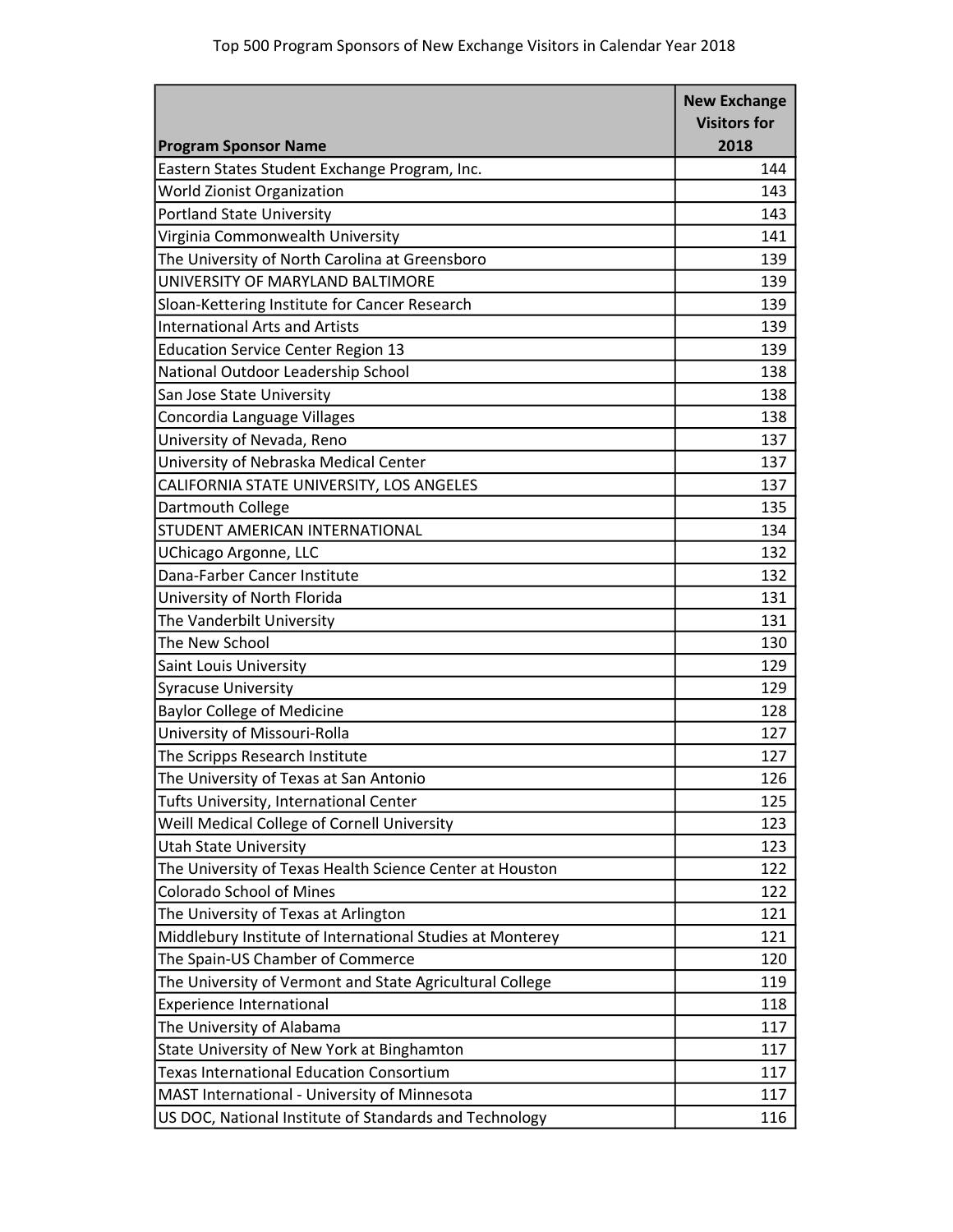|                                                              | <b>New Exchange</b> |
|--------------------------------------------------------------|---------------------|
|                                                              | <b>Visitors for</b> |
| <b>Program Sponsor Name</b>                                  | 2018                |
| <b>Pittsburg State University</b>                            | 116                 |
| State University of New York at Oswego (SUNY Oswego)         | 116                 |
| Thomas Jefferson University                                  | 115                 |
| University of Nebraska at Kearney                            | 114                 |
| WESTERN MICHIGAN UNIVERSITY                                  | 114                 |
| International Research and Exchanges Board (IREX)            | 112                 |
| University of Central Oklahoma                               | 109                 |
| <b>Purdue University Northwest</b>                           | 109                 |
| Meridian International Center                                | 108                 |
| California State University, Chico                           | 107                 |
| Southern Illinois University at Carbondale                   | 106                 |
| San Ignacio College                                          | 106                 |
| University of Northern Colorado                              | 104                 |
| The American-Scandinavian Foundation                         | 104                 |
| Ohio-Erie Rotary Youth Exchange Program, Inc.                | 104                 |
| <b>Illinois State University</b>                             | 103                 |
| University of West Florida                                   | 102                 |
| St. Cloud State University                                   | 102                 |
| Montana State University                                     | 102                 |
| Florida Atlantic University                                  | 101                 |
| California State Polytechnic University Pomona               | 101                 |
| City of Hope National Medical Center                         | 101                 |
| University of Montana                                        | 100                 |
| Rensselaer Polytechnic Institute                             | 100                 |
| Albert Einstein College of Medicine, Inc.                    | 100                 |
| Camp Wayne for Boys                                          | 100                 |
| Oak Ridge Associated Universities                            | 99                  |
| The Graduate School and University Center-CUNY               | 98                  |
| Agent Au Pair, Inc.                                          | 97                  |
| California Polytechnic State University (CAL POLY)           | 97                  |
| University of Rochester                                      | 96                  |
| The Swedish-American Chamber of Commerce of the U.S.A., Inc. | 95                  |
| Fermi Research Alliance, LLC                                 | 95                  |
| <b>Boston College</b>                                        | 95                  |
| <b>Temple University</b>                                     | 94                  |
| Oakland University                                           | 94                  |
| The City College of New York/CUNY                            | 93                  |
| University of Wyoming                                        | 92                  |
| <b>Rutgers Biomedical and Health Sciences</b>                | 92                  |
| Mississippi State University                                 | 92                  |
| University of Richmond                                       | 91                  |
| St. John's University                                        | 91                  |
|                                                              |                     |
| Rotary International District 7170                           | 91                  |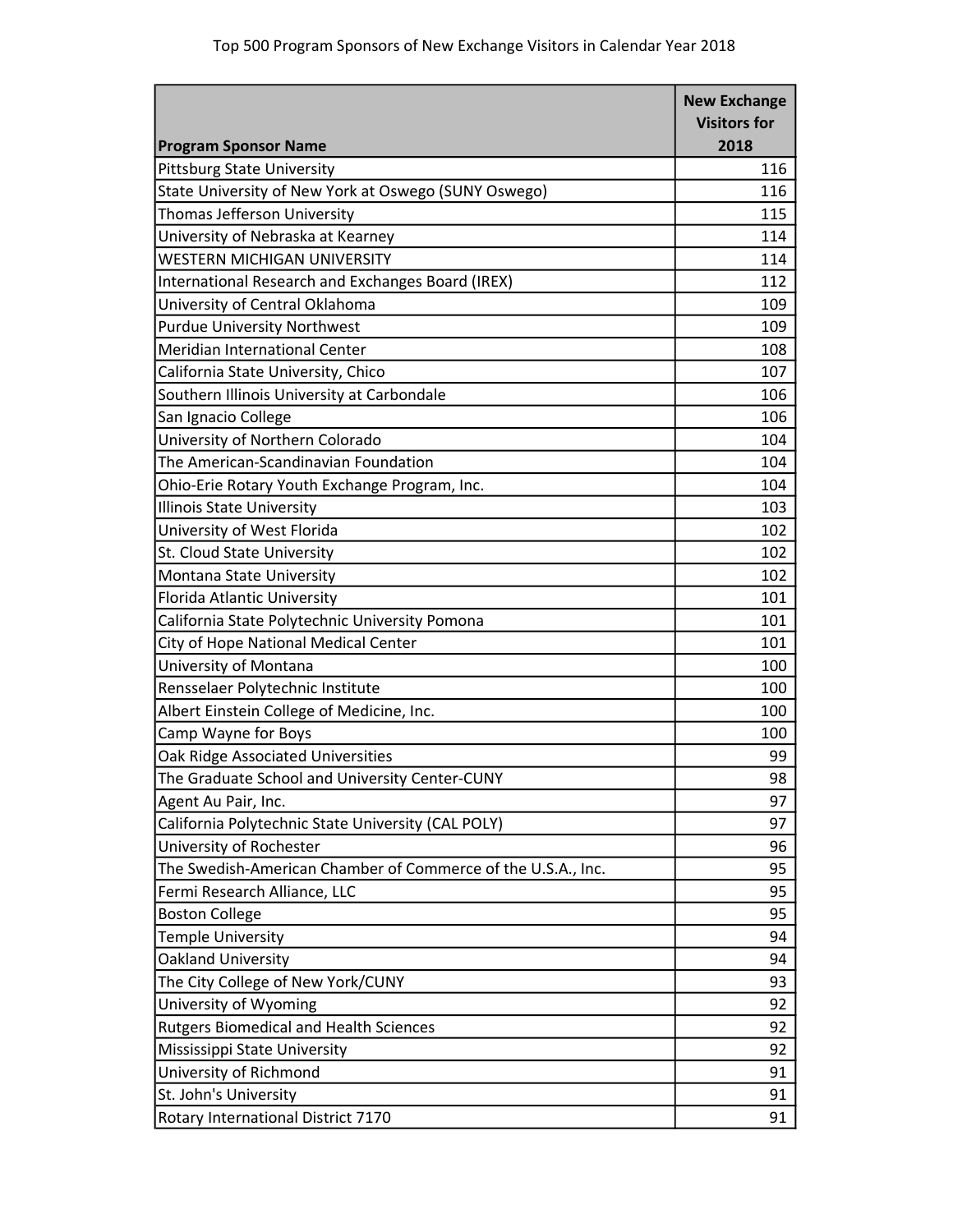| <b>Visitors for</b><br>2018<br><b>Program Sponsor Name</b><br>International Business Machines Corporation (IBM)<br>90<br><b>Cleveland Clinic Foundation</b><br>90<br><b>Brandeis University</b><br>90<br>The Vineyard International Camp and Conference Center<br>89<br><b>Fordham University</b><br>88<br>California State University, Fresno<br>88<br>University of the Incarnate Word<br>87<br><b>Global Teaching Partners, LLC</b><br>87<br>Micron Technology, Inc.<br>87<br>Appalachian State University<br>87<br><b>Creighton University</b><br>87<br>California State University, San Bernardino<br>87<br>University of Southern Mississippi<br>86<br>American Cultural Exchange Service<br>86<br>University of Massachusetts Medical School<br>84<br>New Jersey Institute of Technology<br>84<br><b>Wake Forest University</b><br>83<br><b>New Mexico State University</b><br>83<br>83<br><b>Marquette University</b> |
|-------------------------------------------------------------------------------------------------------------------------------------------------------------------------------------------------------------------------------------------------------------------------------------------------------------------------------------------------------------------------------------------------------------------------------------------------------------------------------------------------------------------------------------------------------------------------------------------------------------------------------------------------------------------------------------------------------------------------------------------------------------------------------------------------------------------------------------------------------------------------------------------------------------------------------|
|                                                                                                                                                                                                                                                                                                                                                                                                                                                                                                                                                                                                                                                                                                                                                                                                                                                                                                                               |
|                                                                                                                                                                                                                                                                                                                                                                                                                                                                                                                                                                                                                                                                                                                                                                                                                                                                                                                               |
|                                                                                                                                                                                                                                                                                                                                                                                                                                                                                                                                                                                                                                                                                                                                                                                                                                                                                                                               |
|                                                                                                                                                                                                                                                                                                                                                                                                                                                                                                                                                                                                                                                                                                                                                                                                                                                                                                                               |
|                                                                                                                                                                                                                                                                                                                                                                                                                                                                                                                                                                                                                                                                                                                                                                                                                                                                                                                               |
|                                                                                                                                                                                                                                                                                                                                                                                                                                                                                                                                                                                                                                                                                                                                                                                                                                                                                                                               |
|                                                                                                                                                                                                                                                                                                                                                                                                                                                                                                                                                                                                                                                                                                                                                                                                                                                                                                                               |
|                                                                                                                                                                                                                                                                                                                                                                                                                                                                                                                                                                                                                                                                                                                                                                                                                                                                                                                               |
|                                                                                                                                                                                                                                                                                                                                                                                                                                                                                                                                                                                                                                                                                                                                                                                                                                                                                                                               |
|                                                                                                                                                                                                                                                                                                                                                                                                                                                                                                                                                                                                                                                                                                                                                                                                                                                                                                                               |
|                                                                                                                                                                                                                                                                                                                                                                                                                                                                                                                                                                                                                                                                                                                                                                                                                                                                                                                               |
|                                                                                                                                                                                                                                                                                                                                                                                                                                                                                                                                                                                                                                                                                                                                                                                                                                                                                                                               |
|                                                                                                                                                                                                                                                                                                                                                                                                                                                                                                                                                                                                                                                                                                                                                                                                                                                                                                                               |
|                                                                                                                                                                                                                                                                                                                                                                                                                                                                                                                                                                                                                                                                                                                                                                                                                                                                                                                               |
|                                                                                                                                                                                                                                                                                                                                                                                                                                                                                                                                                                                                                                                                                                                                                                                                                                                                                                                               |
|                                                                                                                                                                                                                                                                                                                                                                                                                                                                                                                                                                                                                                                                                                                                                                                                                                                                                                                               |
|                                                                                                                                                                                                                                                                                                                                                                                                                                                                                                                                                                                                                                                                                                                                                                                                                                                                                                                               |
|                                                                                                                                                                                                                                                                                                                                                                                                                                                                                                                                                                                                                                                                                                                                                                                                                                                                                                                               |
|                                                                                                                                                                                                                                                                                                                                                                                                                                                                                                                                                                                                                                                                                                                                                                                                                                                                                                                               |
|                                                                                                                                                                                                                                                                                                                                                                                                                                                                                                                                                                                                                                                                                                                                                                                                                                                                                                                               |
|                                                                                                                                                                                                                                                                                                                                                                                                                                                                                                                                                                                                                                                                                                                                                                                                                                                                                                                               |
| University of Texas Health Science Center at San Antonio<br>82                                                                                                                                                                                                                                                                                                                                                                                                                                                                                                                                                                                                                                                                                                                                                                                                                                                                |
| Southern Methodist University<br>82                                                                                                                                                                                                                                                                                                                                                                                                                                                                                                                                                                                                                                                                                                                                                                                                                                                                                           |
| Oregon Health & Science University<br>82                                                                                                                                                                                                                                                                                                                                                                                                                                                                                                                                                                                                                                                                                                                                                                                                                                                                                      |
| UC Davis Extension, International Programs<br>81                                                                                                                                                                                                                                                                                                                                                                                                                                                                                                                                                                                                                                                                                                                                                                                                                                                                              |
| Atlas Service Corps, Inc.<br>81                                                                                                                                                                                                                                                                                                                                                                                                                                                                                                                                                                                                                                                                                                                                                                                                                                                                                               |
| <b>Boy Scouts of America</b><br>81                                                                                                                                                                                                                                                                                                                                                                                                                                                                                                                                                                                                                                                                                                                                                                                                                                                                                            |
| University of North Alabama<br>80                                                                                                                                                                                                                                                                                                                                                                                                                                                                                                                                                                                                                                                                                                                                                                                                                                                                                             |
| University of Denver<br>79                                                                                                                                                                                                                                                                                                                                                                                                                                                                                                                                                                                                                                                                                                                                                                                                                                                                                                    |
| University of Idaho<br>79                                                                                                                                                                                                                                                                                                                                                                                                                                                                                                                                                                                                                                                                                                                                                                                                                                                                                                     |
| Stevens Institute of Technology<br>78                                                                                                                                                                                                                                                                                                                                                                                                                                                                                                                                                                                                                                                                                                                                                                                                                                                                                         |
| University of California, Merced<br>76                                                                                                                                                                                                                                                                                                                                                                                                                                                                                                                                                                                                                                                                                                                                                                                                                                                                                        |
| <b>Wilkes University</b><br>76                                                                                                                                                                                                                                                                                                                                                                                                                                                                                                                                                                                                                                                                                                                                                                                                                                                                                                |
| TPG Cultural Exchange, LLC<br>76                                                                                                                                                                                                                                                                                                                                                                                                                                                                                                                                                                                                                                                                                                                                                                                                                                                                                              |
| The Catholic University of America<br>76                                                                                                                                                                                                                                                                                                                                                                                                                                                                                                                                                                                                                                                                                                                                                                                                                                                                                      |
| <b>Duquesne University</b><br>76                                                                                                                                                                                                                                                                                                                                                                                                                                                                                                                                                                                                                                                                                                                                                                                                                                                                                              |
| Ctr. for Agricultural Sciences & Rural Dev. (LSU AgCenter)<br>76                                                                                                                                                                                                                                                                                                                                                                                                                                                                                                                                                                                                                                                                                                                                                                                                                                                              |
| <b>Ball State University</b><br>76                                                                                                                                                                                                                                                                                                                                                                                                                                                                                                                                                                                                                                                                                                                                                                                                                                                                                            |
| 75<br>USDA/US Forest Service International Programs                                                                                                                                                                                                                                                                                                                                                                                                                                                                                                                                                                                                                                                                                                                                                                                                                                                                           |
| University of Texas at El Paso<br>75                                                                                                                                                                                                                                                                                                                                                                                                                                                                                                                                                                                                                                                                                                                                                                                                                                                                                          |
| Vanderbilt University Medical Center<br>75                                                                                                                                                                                                                                                                                                                                                                                                                                                                                                                                                                                                                                                                                                                                                                                                                                                                                    |
| The Rockefeller University<br>75                                                                                                                                                                                                                                                                                                                                                                                                                                                                                                                                                                                                                                                                                                                                                                                                                                                                                              |
| The Children's Hospital of Philadelphia<br>75                                                                                                                                                                                                                                                                                                                                                                                                                                                                                                                                                                                                                                                                                                                                                                                                                                                                                 |
| State University of New York at New Paltz<br>75                                                                                                                                                                                                                                                                                                                                                                                                                                                                                                                                                                                                                                                                                                                                                                                                                                                                               |
| Queens College of the City University of New York<br>75                                                                                                                                                                                                                                                                                                                                                                                                                                                                                                                                                                                                                                                                                                                                                                                                                                                                       |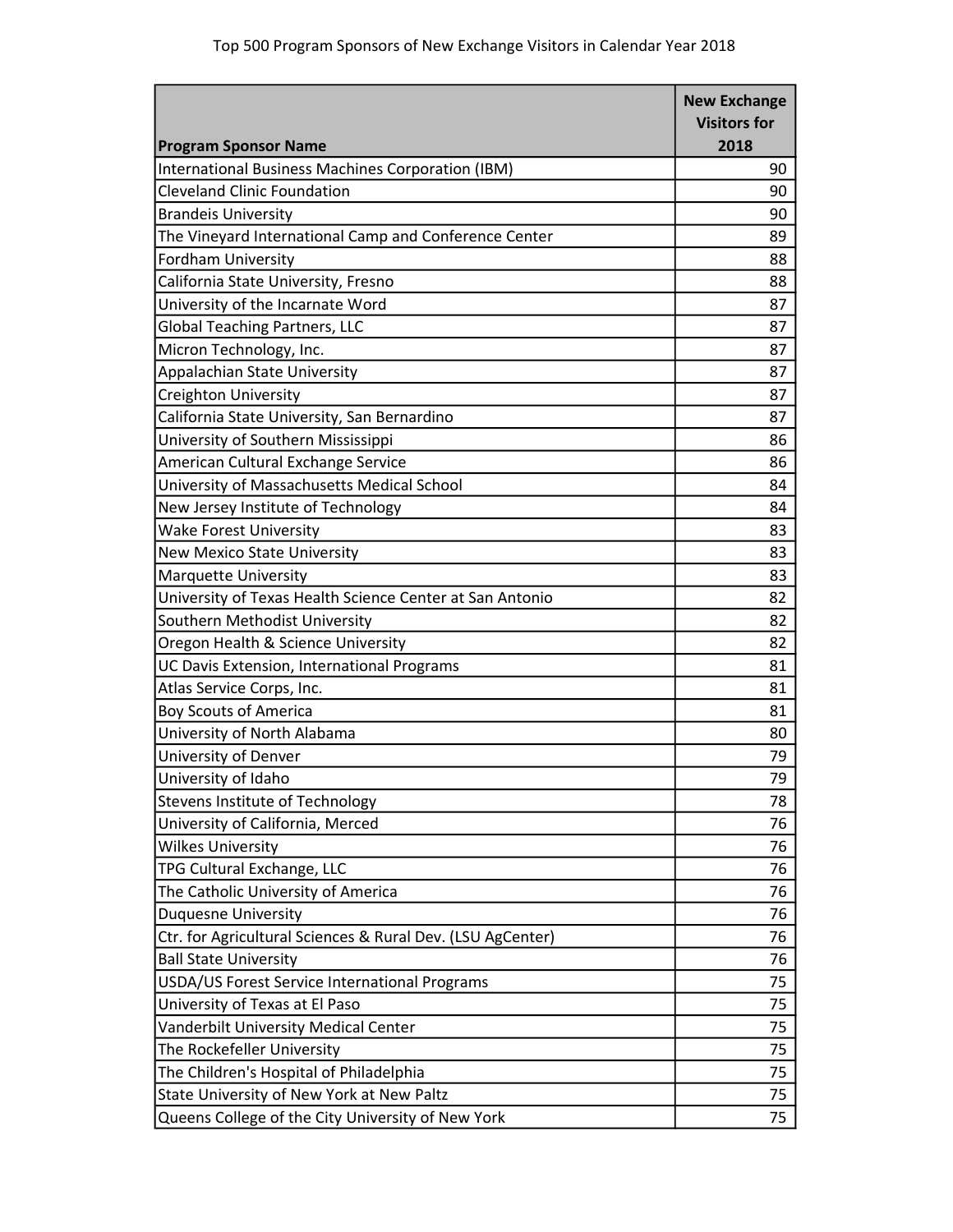|                                                      | <b>New Exchange</b> |
|------------------------------------------------------|---------------------|
|                                                      | <b>Visitors for</b> |
| <b>Program Sponsor Name</b>                          | 2018                |
| Indiana University of Pennsylvania                   | 75                  |
| Foreign Academic and Cultural Exchange Services      | 75                  |
| <b>Kettering University</b>                          | 75                  |
| Brooklyn College of the City University of New York  | 75                  |
| Woods Hole Oceanographic Institution                 | 74                  |
| Northeastern Illinois University                     | 74                  |
| North Dakota State University                        | 74                  |
| East-West Center                                     | 74                  |
| University of Missouri-St. Louis                     | 73                  |
| University of North Dakota                           | 73                  |
| The Broad Institute, Inc.                            | 73                  |
| Lehigh University                                    | 73                  |
| Worcester Polytechnic Institute                      | 72                  |
| Marine Biological Laboratory                         | 72                  |
| Loyola University Chicago                            | 72                  |
| <b>Aramco Training Services Company</b>              | 72                  |
| <b>Borderless Friends Forever Foundation</b>         | 72                  |
| FUSIA Communications, Inc.                           | 71                  |
| University of Maine                                  | 70                  |
| University Corporation for Atmospheric Research      | 70                  |
| <b>Babson College</b>                                | 70                  |
| <b>Boise State University</b>                        | 70                  |
| University of Central Missouri                       | 69                  |
| Organization for Cultural Exchange Among Nations     | 69                  |
| International Fellowship, Inc.                       | 69                  |
| Middle Tennessee State University                    | 69                  |
| California Department of Education                   | 69                  |
| Teachers College, Columbia University                | 68                  |
| University of New Orleans                            | 67                  |
| The Methodist Hospital & its Subsidiary Corporations | 67                  |
| Los Alamos National Laboratory                       | 66                  |
| <b>Brigham Young University</b>                      | 66                  |
| <b>Western Carolina University</b>                   | 65                  |
| University of Maryland Baltimore County (UMBC)       | 65                  |
| <b>Utah State Office of Education</b>                | 65                  |
| North Park University                                | 65                  |
| Institute for Advanced Study                         | 65                  |
| California State University, Sacramento              | 65                  |
| The University of Memphis                            | 63                  |
| The University of Texas Rio Grande Valley            | 63                  |
| State University College at Buffalo                  | 63                  |
| Southern Utah University                             | 63                  |
| German American Partnership Program, Inc.            | 63                  |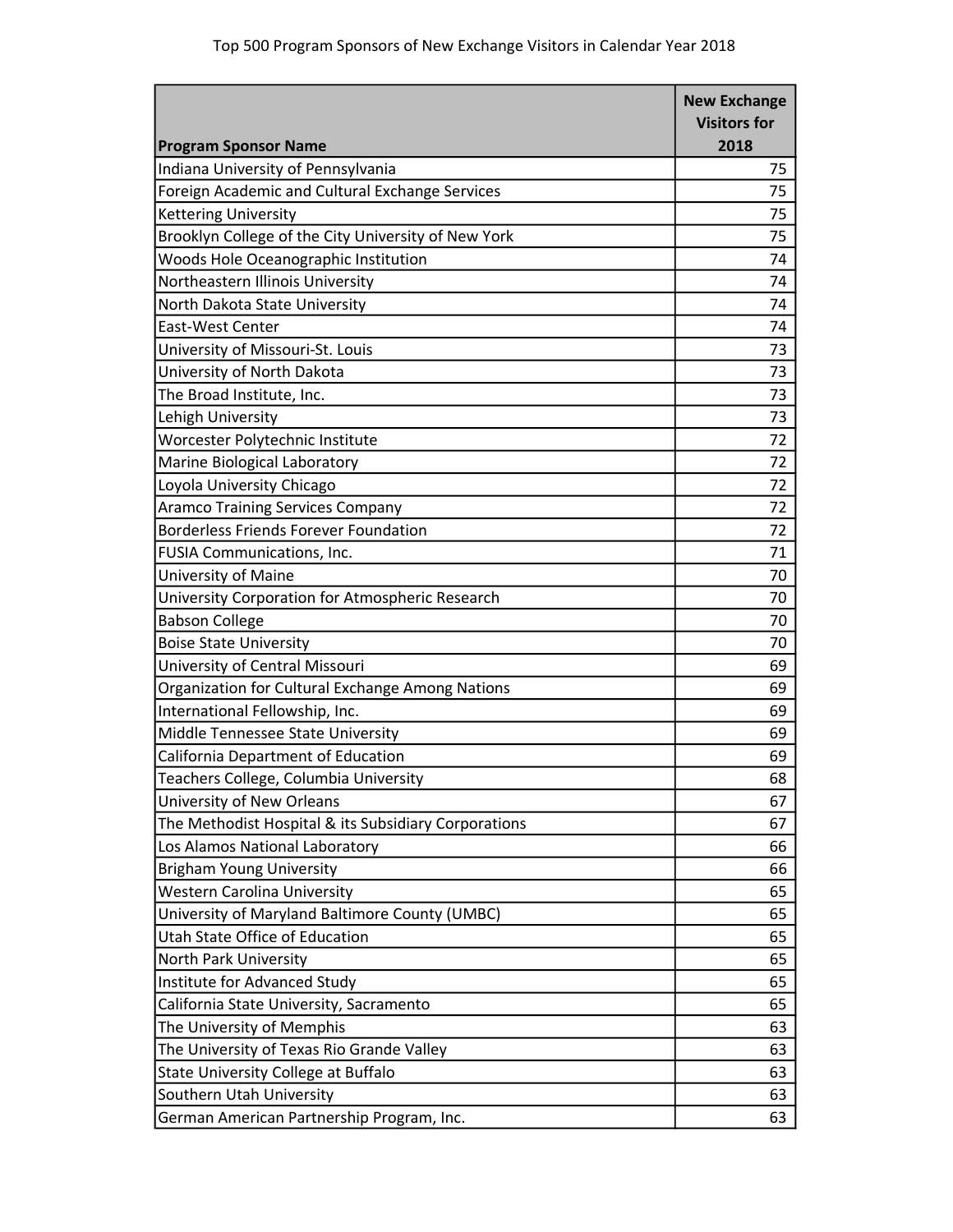| 2018<br><b>Program Sponsor Name</b><br>Michigan Technological University<br>63<br>USA Employment, LLC<br>62<br><b>Old Dominion University</b><br>62<br>Santa Clara University<br>62<br>Columbia College Chicago<br>62<br>University of Massachusetts Lowell<br>61<br>Rotary District 5950/5960 Youth Foundation<br>61<br><b>College of Charleston</b><br>61<br><b>Alamo Colleges District</b><br>61<br>University of Wisconsin--Eau Claire<br>60<br>State University of NY Tompkins Cortland Community College<br>Loma Linda University<br><b>Bloomfield College</b><br>The University of Texas Medical Branch at Galveston | <b>New Exchange</b> |
|-----------------------------------------------------------------------------------------------------------------------------------------------------------------------------------------------------------------------------------------------------------------------------------------------------------------------------------------------------------------------------------------------------------------------------------------------------------------------------------------------------------------------------------------------------------------------------------------------------------------------------|---------------------|
|                                                                                                                                                                                                                                                                                                                                                                                                                                                                                                                                                                                                                             | <b>Visitors for</b> |
|                                                                                                                                                                                                                                                                                                                                                                                                                                                                                                                                                                                                                             |                     |
|                                                                                                                                                                                                                                                                                                                                                                                                                                                                                                                                                                                                                             |                     |
|                                                                                                                                                                                                                                                                                                                                                                                                                                                                                                                                                                                                                             |                     |
|                                                                                                                                                                                                                                                                                                                                                                                                                                                                                                                                                                                                                             |                     |
|                                                                                                                                                                                                                                                                                                                                                                                                                                                                                                                                                                                                                             |                     |
|                                                                                                                                                                                                                                                                                                                                                                                                                                                                                                                                                                                                                             |                     |
|                                                                                                                                                                                                                                                                                                                                                                                                                                                                                                                                                                                                                             |                     |
|                                                                                                                                                                                                                                                                                                                                                                                                                                                                                                                                                                                                                             |                     |
|                                                                                                                                                                                                                                                                                                                                                                                                                                                                                                                                                                                                                             |                     |
|                                                                                                                                                                                                                                                                                                                                                                                                                                                                                                                                                                                                                             |                     |
|                                                                                                                                                                                                                                                                                                                                                                                                                                                                                                                                                                                                                             |                     |
|                                                                                                                                                                                                                                                                                                                                                                                                                                                                                                                                                                                                                             | 60                  |
|                                                                                                                                                                                                                                                                                                                                                                                                                                                                                                                                                                                                                             | 60                  |
|                                                                                                                                                                                                                                                                                                                                                                                                                                                                                                                                                                                                                             | 60                  |
|                                                                                                                                                                                                                                                                                                                                                                                                                                                                                                                                                                                                                             | 59                  |
| Italy-America Chamber of Commerce, Inc.                                                                                                                                                                                                                                                                                                                                                                                                                                                                                                                                                                                     | 59                  |
| Fashion Institute of Technology, SUNY                                                                                                                                                                                                                                                                                                                                                                                                                                                                                                                                                                                       | 59                  |
| The University of Alabama in Huntsville                                                                                                                                                                                                                                                                                                                                                                                                                                                                                                                                                                                     | 58                  |
| University of San Francisco                                                                                                                                                                                                                                                                                                                                                                                                                                                                                                                                                                                                 | 58                  |
| The State University of New York                                                                                                                                                                                                                                                                                                                                                                                                                                                                                                                                                                                            | 58                  |
| Medical College of Wisconsin                                                                                                                                                                                                                                                                                                                                                                                                                                                                                                                                                                                                | 58                  |
| Minnesota State University, Mankato                                                                                                                                                                                                                                                                                                                                                                                                                                                                                                                                                                                         | 58                  |
| University of Central Arkansas                                                                                                                                                                                                                                                                                                                                                                                                                                                                                                                                                                                              | 57                  |
| Rotary Youth Exchange Florida, Inc.                                                                                                                                                                                                                                                                                                                                                                                                                                                                                                                                                                                         | 57                  |
| <b>American Bar Association</b>                                                                                                                                                                                                                                                                                                                                                                                                                                                                                                                                                                                             | 57                  |
| Universities Space Research Association                                                                                                                                                                                                                                                                                                                                                                                                                                                                                                                                                                                     | 56                  |
| Westside Educational Consortium of New York                                                                                                                                                                                                                                                                                                                                                                                                                                                                                                                                                                                 | 56                  |
| The Schepens Eye Research Institute                                                                                                                                                                                                                                                                                                                                                                                                                                                                                                                                                                                         | 56                  |
| <b>Florida Department of Education</b>                                                                                                                                                                                                                                                                                                                                                                                                                                                                                                                                                                                      | 56                  |
| <b>International Farmers Aid Association</b>                                                                                                                                                                                                                                                                                                                                                                                                                                                                                                                                                                                | 56                  |
| <b>Cedars-Sinai Medical Center</b>                                                                                                                                                                                                                                                                                                                                                                                                                                                                                                                                                                                          | 56                  |
| <b>Tufts University Health Sciences Campus</b>                                                                                                                                                                                                                                                                                                                                                                                                                                                                                                                                                                              | 55                  |
| Northern Virginia Community College                                                                                                                                                                                                                                                                                                                                                                                                                                                                                                                                                                                         | 55                  |
| New Jersey City University                                                                                                                                                                                                                                                                                                                                                                                                                                                                                                                                                                                                  | 55                  |
| <b>Global Ambassador Programs</b>                                                                                                                                                                                                                                                                                                                                                                                                                                                                                                                                                                                           | 55                  |
| The University of Tennessee Health Science Center                                                                                                                                                                                                                                                                                                                                                                                                                                                                                                                                                                           | 54                  |
| College of Staten Island of the City University of New York                                                                                                                                                                                                                                                                                                                                                                                                                                                                                                                                                                 | 54                  |
| The University of Toledo                                                                                                                                                                                                                                                                                                                                                                                                                                                                                                                                                                                                    | 53                  |
| Pima County Community College                                                                                                                                                                                                                                                                                                                                                                                                                                                                                                                                                                                               | 53                  |
| Southern Connecticut State University                                                                                                                                                                                                                                                                                                                                                                                                                                                                                                                                                                                       | 53                  |
| H. Lee Moffitt Cancer Center & Research Institute                                                                                                                                                                                                                                                                                                                                                                                                                                                                                                                                                                           | 53                  |
| Delaware State University                                                                                                                                                                                                                                                                                                                                                                                                                                                                                                                                                                                                   | 53                  |
| <b>Baylor University</b>                                                                                                                                                                                                                                                                                                                                                                                                                                                                                                                                                                                                    | 53                  |
| <b>Weber State University</b>                                                                                                                                                                                                                                                                                                                                                                                                                                                                                                                                                                                               | 52                  |